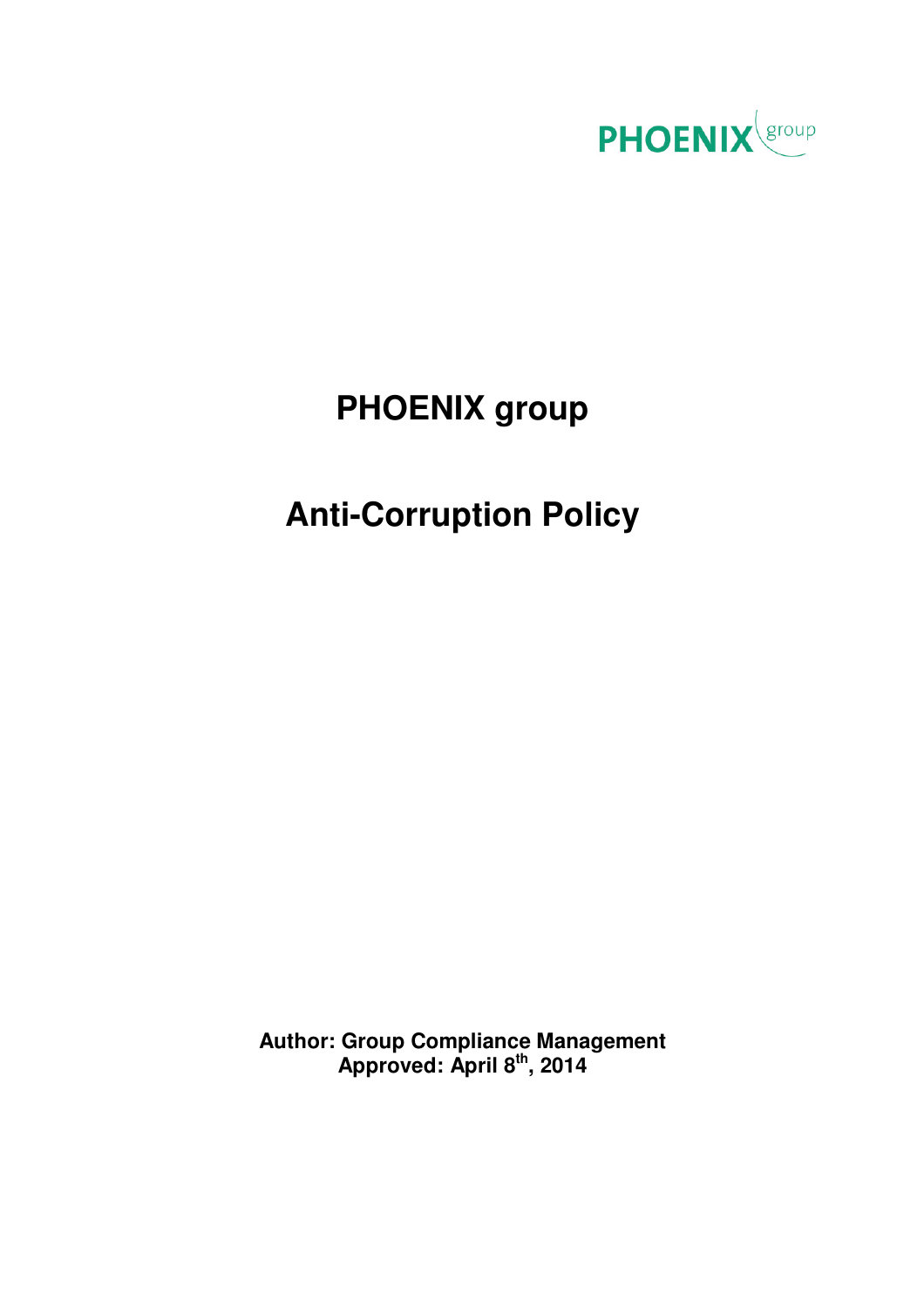

### Table of contents **Page**

| 1.                                                  | <b>Introduction</b>                          | 1              |  |
|-----------------------------------------------------|----------------------------------------------|----------------|--|
| 2.                                                  | <b>Objective</b>                             | 1              |  |
| 3.                                                  | Scope of this policy                         | 1              |  |
| 4.                                                  | <b>Conflicts of interest</b>                 | 1              |  |
| 5.                                                  | Legislation                                  | $\mathbf 2$    |  |
| 6.                                                  | <b>What is Bribery and Corruption?</b>       | $\overline{2}$ |  |
| 7.                                                  | <b>What PHOENIX expects of its Employees</b> | 3              |  |
| 8.                                                  | <b>Specific areas of focus</b>               | 3              |  |
|                                                     | 8.1 Third parties                            | 3              |  |
|                                                     | 8.2 M&A transactions                         | 5              |  |
|                                                     | 8.3 Political Contributions                  | 5              |  |
|                                                     | 8.4 Charitable Donations                     | 5              |  |
|                                                     | 8.5 Interacting with Public Officials        | 6              |  |
|                                                     | 8.6 Facilitation Payments                    | $\overline{7}$ |  |
|                                                     | 8.7 Gifts and Incentives                     | 7              |  |
|                                                     | 8.8 Travel, Lodging, Meals & Hospitality     | 7              |  |
|                                                     | 8.9 Loyalty / Points Schemes                 | 8              |  |
| Monitoring and Compliance / Organisation<br>8<br>9. |                                              |                |  |
| 10. Records, Local Limits<br>9                      |                                              |                |  |
| 11. How to Report Any Concerns of Misconduct<br>10  |                                              |                |  |
|                                                     | <b>12. Consequences of Misconduct</b><br>10  |                |  |
|                                                     | 13. Training Support and Resources<br>11     |                |  |
|                                                     | 14. Glossary                                 |                |  |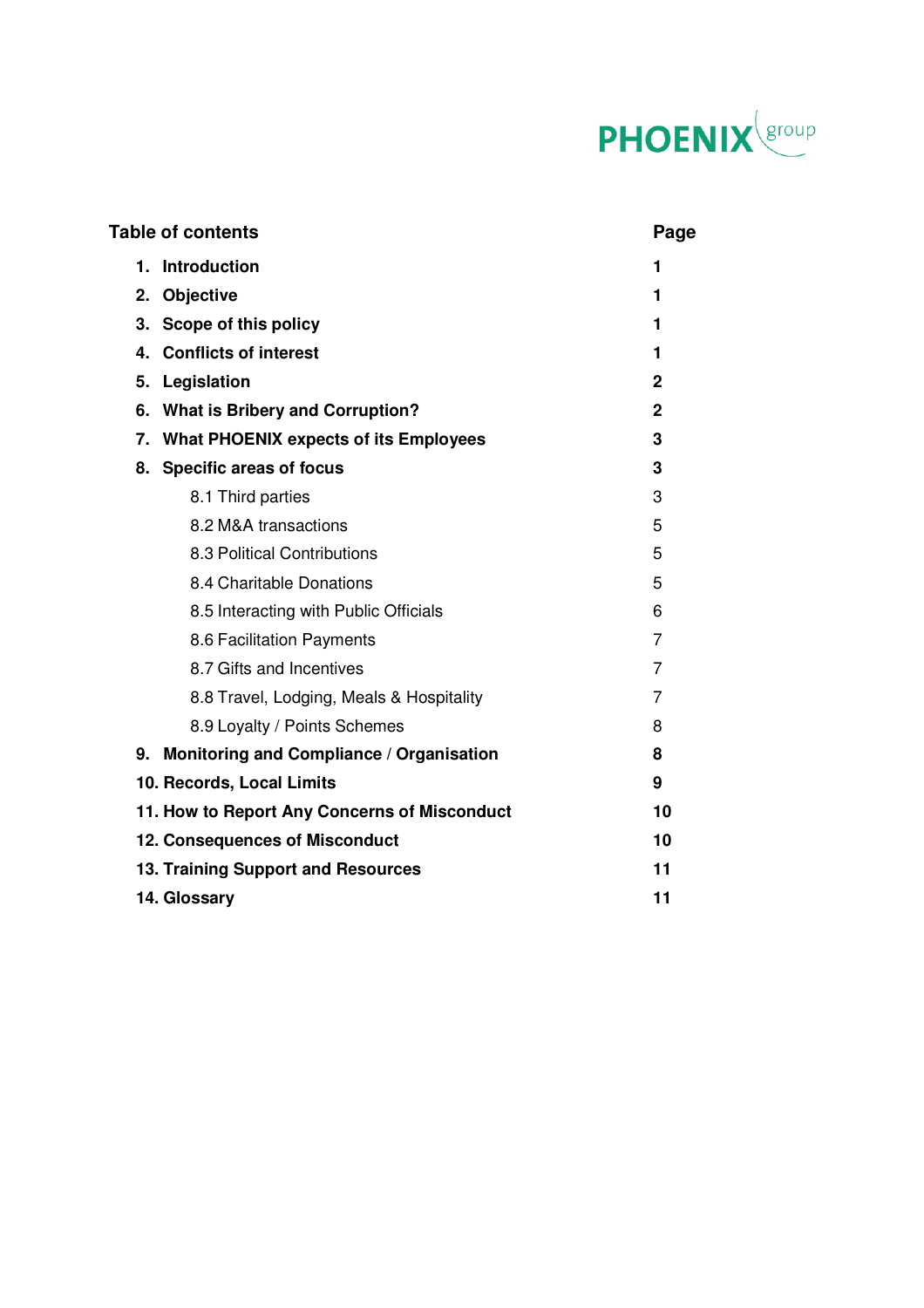

#### **1. Introduction**

PHOENIX group has built a trustworthy and highly credible reputation as a leading European pharmaceutical distributor and multiple pharmacy operator. Our reputation, credibility and business ethics are of great importance and have come about by years of hard work by all our employees. This is one of our most important assets and of significant strategic advantage to our business. PHOENIX group has adopted a Zero Tolerance approach towards any breaches of this policy and this is fully supported by PHOENIX group Executive Board.

#### **2. Objective**

Bribery and corruption are criminal offences in many jurisdictions for both the individual and its employer. PHOENIX group is committed to the prevention, deterrence and detection of bribery and all other corrupt business practices.

#### **3. Scope of this Policy**

This policy will apply to all entities and businesses within PHOENIX group and each business entity will seek to adopt and promote policies and procedures that are consistent with the principles set out in this policy. Within PHOENIX group, the responsibility to control the risks of unethical and illegal business practices resides at all levels of the organisation.

Where an entity of PHOENIX group is either a minority or majority shareholder or has managerial responsibility, including joint ventures, the representatives of PHOENIX that sit on the respective entity's Board of Directors or management committee, should actively support the implementation of comparable anti-bribery and corruption standards.

#### **4. Conflicts of Interest**

An Employee must disclose any conflicts of interests to their direct superior and also take action to eliminate all personal conflicts of interests before proceeding with a particular matter. All conflicts of interest should be disclosed, regardless of whether or not an Employee believes that such a conflict may lead to a different decision or action. It should be noted that such conflicts may be perceived as influencing decisions or actions by other Employees or Third Parties. A conflict of interest arises where an Employee has a personal or a financial relationship or other type of interest that could have an actual or perceived influence on decisions or actions that would not be aligned with the best interests of PHOENIX group; or where an Employee uses their position in the group for personal gain.

If an employee has any doubts it should always seek advice from their direct superior, local compliance personnel or legal team, if any.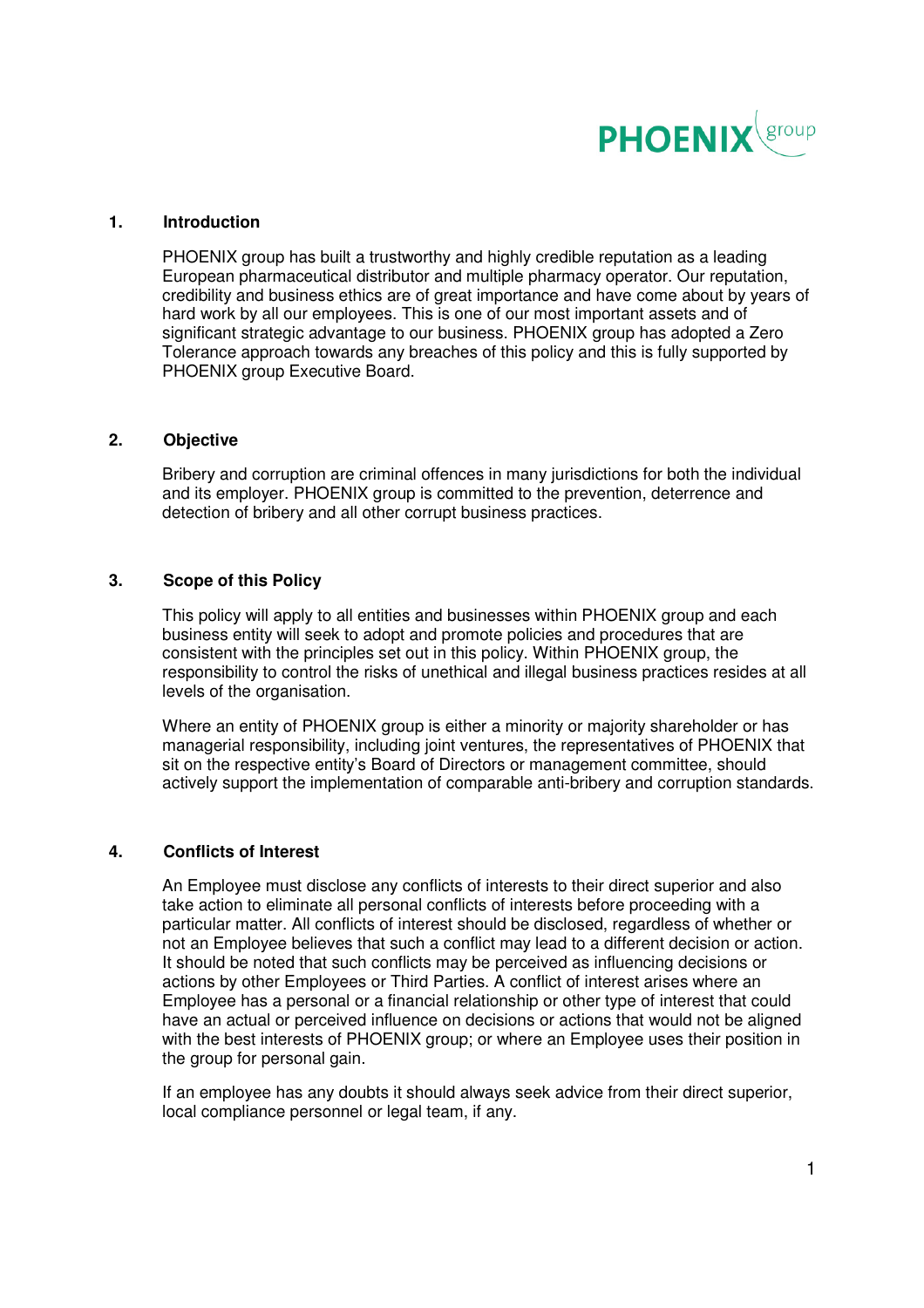

#### **5. Legislation**

This policy has been made in compliance with the UK Bribery Act 2010 serving as a modern and developed standard for preventing bribery. All PHOENIX group entities and their employees should also comply with the relevant legislation in their own country of operation. If an employee is unsure what the local legislation requirements are then they should discuss with their direct superior, local compliance personnel or legal team, if any.

#### **6. What is Bribery and Corruption?**

**Giving, offering, promising, accepting or soliciting of an advantage as an inducement for an action with the intention of influencing the behaviour of someone in order to obtain or retain a commercial advantage** 

Bribery offences covered by this policy are as follows:

#### • **Active Bribery:**

Offering, promising or giving a financial or other advantage to another person with the intention of inducing or rewarding improper performance of a relevant function.

#### • **Passive Bribery:**

Requesting or accepting a financial or other advantage as a reward for or with the intention of a relevant function being performed improperly as a consequence.

#### • **The Corporate Offence:**

Failure of a commercial organisation to prevent bribery by an associate (employee, director, agent or subsidiary) of this organisation.

#### • **Bribing a Foreign Public Official**:

Offering, promising or giving a financial or other advantage to any government official with the intention of inducing or rewarding improper performance of a relevant function.

Penalties under legislation can be far reaching if proven, and may include:

- **Fines or long prison sentence for individuals involved in a bribery offence**
- **Fines for PHOENIX group entities whose representatives are involved in bribery offences**
- **Disqualification of directors.**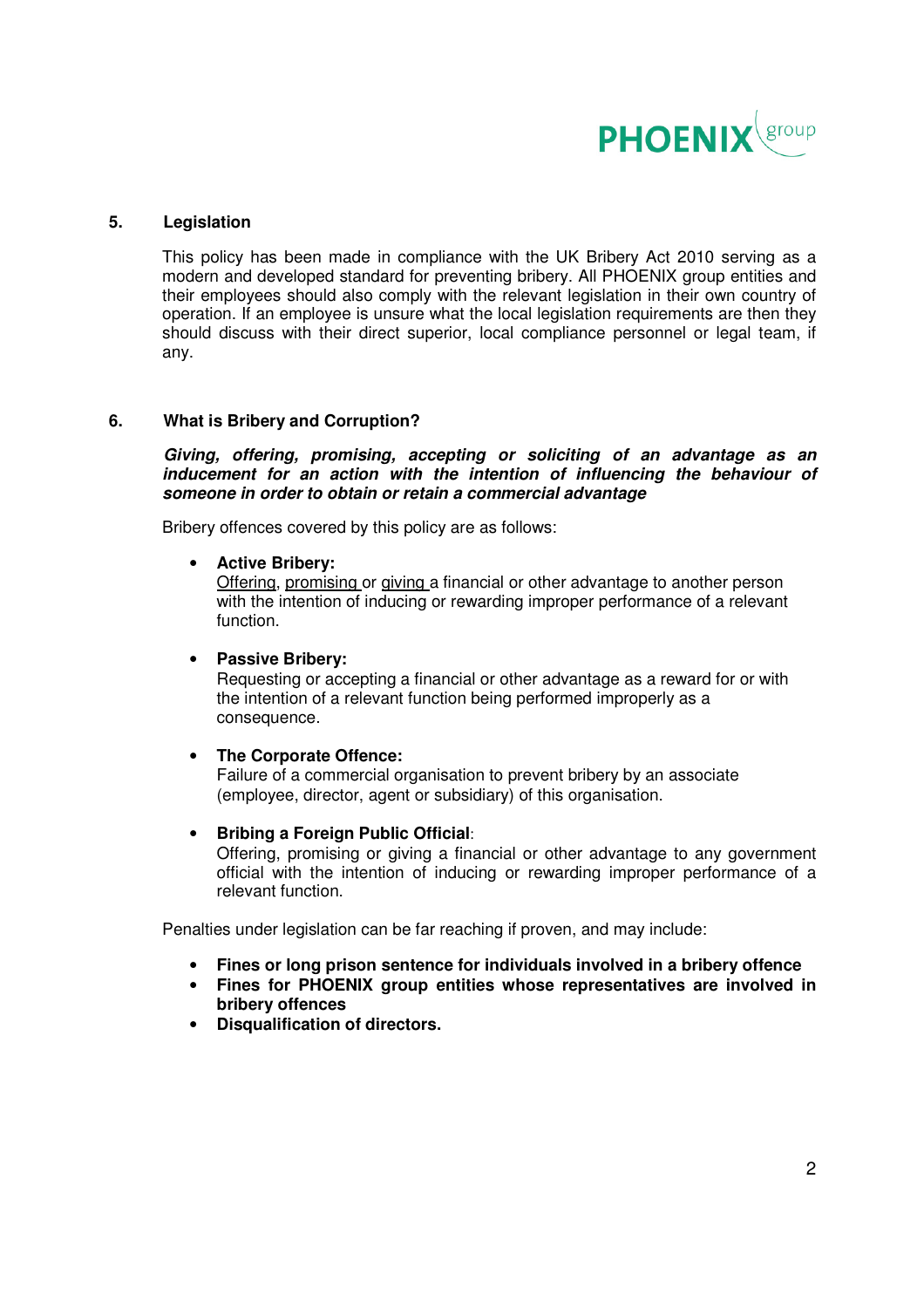

### **7. What PHOENIX expects of its Employees**

- 7.1 It is unacceptable for all staff. Third Parties, agents and contractors to:
	- (a) Give, promise to give, or to offer a payment, gift or hospitality with the expectation or hope that an illegitimate business advantage will be received, or to reward such a business advantage that has already occurred or has been agreed.
	- (b) Accept a payment, a gift or hospitality that you know or suspect is offered with the expectation that it will obtain a business advantage for that party.
	- (c) Engage in activity in breach of this policy or applicable country laws in terms of anti-bribery.
- 7.2 PHOENIX group expects that all staff, Third Parties, agents and contractors will;
	- (a) Comply with the provisions of this policy and that of the applicable laws at all times.
- (b) Raise any concerns as soon as possible if the person believes or suspects that a conflict has occurred or may occur in the future in line with the separate PHOENIX group Whistle Blowing Policy<sup>1</sup>.
	- (c) Respect PHOENIX group's customers, suppliers and all other parties with whom it interacts to achieve its objectives by conducting business with integrity and in a lawful and professional manner.
	- (d) Seek advice and guidance should they be unclear or unsure of any aspect of this policy and their own responsibilities to ensure compliance.
	- (e) Attend any training or other events designed to communicate this policy.

### **8. Specific Areas of focus**

#### 8.1 Third parties

 Unethical behaviour of Third Parties can have legal and reputational implications for PHOENIX group entities. Accordingly, we aim to ensure that we engage with Third Parties who share our standards of integrity. Each operating company within PHOENIX group should have designated procedures for how to negotiate and commence business with a Third Party. These procedures should have a formalised approval process.

In addition, in order to ensure that this policy is applied to the Third Parties, precontracting due diligence procedures should be conducted on third parties.

<sup>-</sup> $1$  To be implemented as part of group-wide roll-out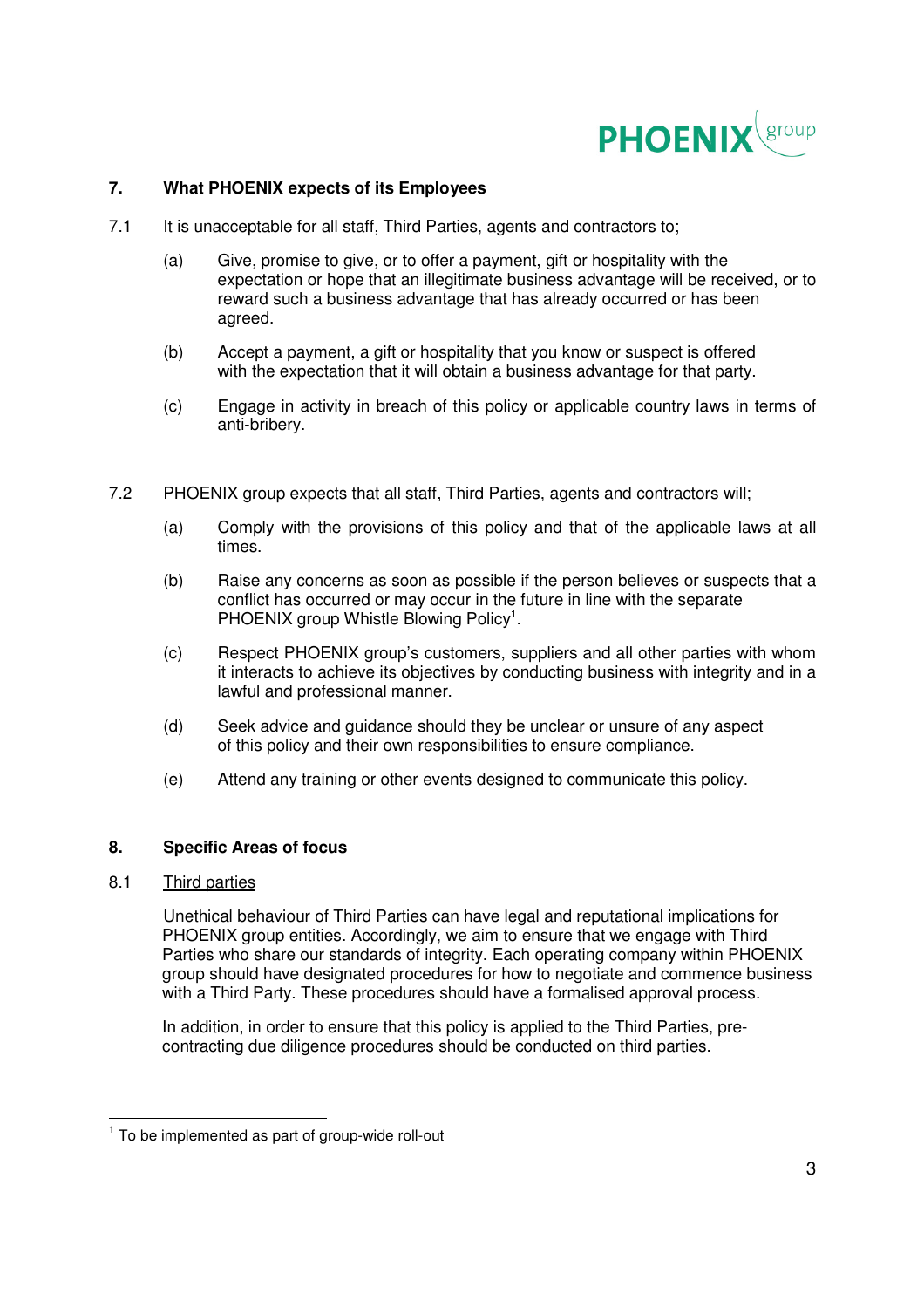

If Third Parties require a PHOENX group entity to enter into an agreement, inter alia, containing provisions, obligations or statements with respect to Anti-Bribery-Regulations, the following applies:

- (a) Inform the Third Party about the PHOENIX group compliance standards with respect to Anti-Bribery and corruption according to the requirements of UK Anti-Bribery Act Legislation.
- (b) Refrain from agreeing to be directly subject to foreign laws (especially do not accept any references to US FCPA and UK Anti-Bribery Act laws save for in the UK).
- (c) Give both parties the right to terminate the agreement if there is any bribery related breach, but exclude compensation.
- (d) Include statement on applying local laws.
- (e) Limit validity period.

Acceptance of such anti-corruption agreements as proposed by Third Parties may constitute risks – which obviously should be avoided – for the PHOENIX group entity entering into such agreement as well as for the group, e.g.

- Anti-corruption agreements may underlie foreign (e.g. US-) law. The acceptance of a foreign legal system might have far-reaching legal and economic consequences which are not fully recognizable when entering into the agreement. Examples are extended liability or termination rights in case of a breach of an agreement;
- Third Parties may try to include their internal anti-corruption guidelines into anticorruption agreements with PHOENIX group entities. These internal anticorruption guidelines may be very extensive since the anti-corruption law in some countries (like the United States or UK) is very strict and the pharmaceutical producers try to protect themselves with extensive internal regulation. In addition, these internal guidelines are designed for the Third Party itself, and therefore often don't fit very well to the businesses of PHOENIX group. Therefore, it might at least be difficult to identify all aspects of the accepted undertakings. Complexity increases with every concluded anti-corruption agreement. In addition, pharmaceutical producers might amend or extend their internal guidelines from time to time, further increasing the compliance risk with respect to this kind of agreement;
- Furthermore, anti-corruption agreements could contain regulations addressing issues not directly related to anti-corruption compliance with surprising content, e.g. additional liability risks and/or termination rights in terms of already existing agreements;
- Frequently, anti-corruption agreements do not provide for clear regulations with respect to contract period and termination rights. Therefore, it might be difficult to end such agreements or achieve improvements as soon as they are concluded.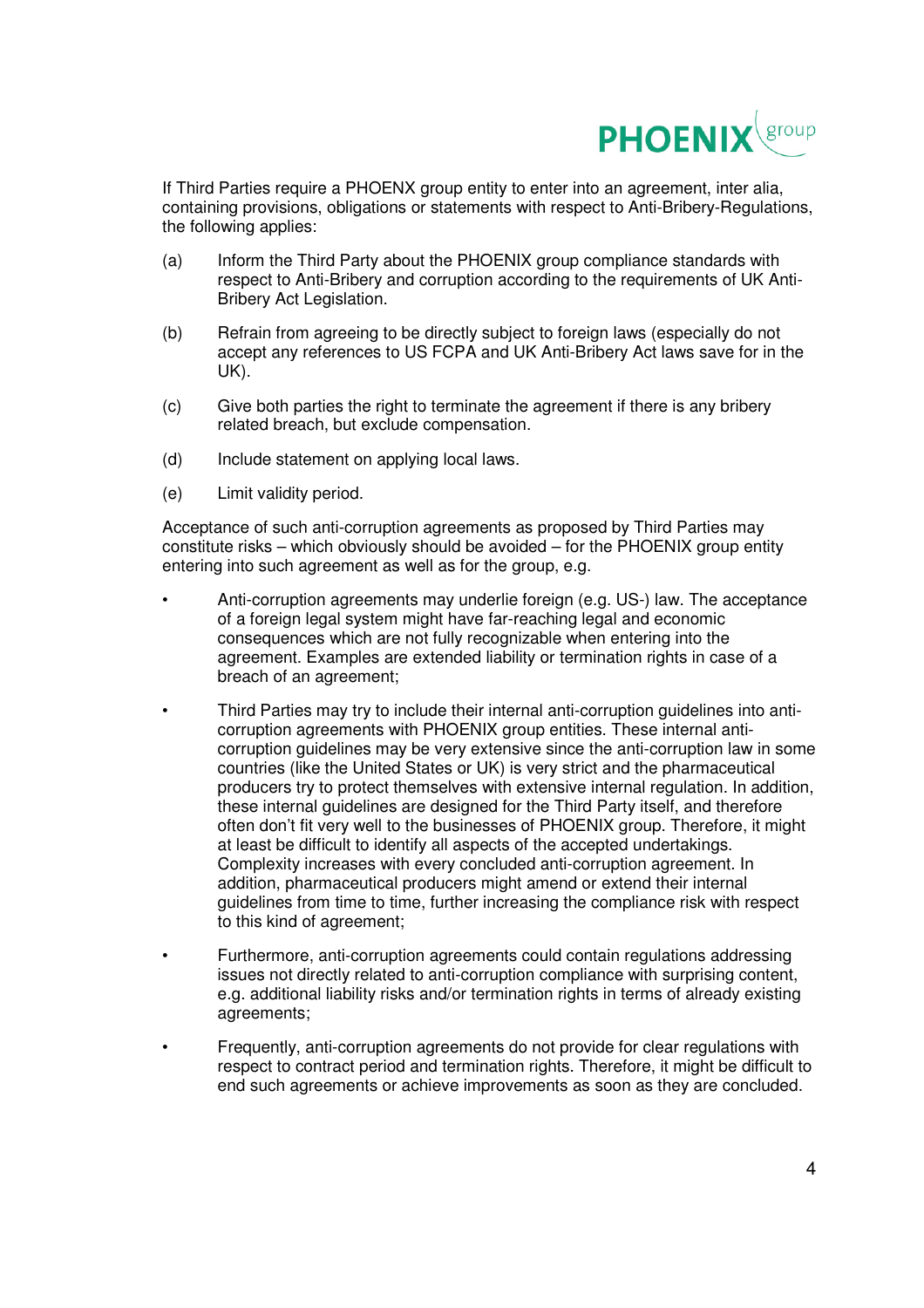

In deviation from the aforementioned regulations a local entity may decide to accept antibribery regulations set by Third Parties that do not comply with this Policy, if:

- The local Board of Directors decides to enter such an agreement
- The supply with goods (drugs, medication, supplies, etc.) would be endangered otherwise
- The agreement does only refer to the respective PHOENIX group entity and not to the group as a whole and
- This agreement is valid only for a pre-defined period of time and shall not exceed two years.

In case the above stated points do not apply, a local entity may enter such an agreement only after approval by the Group Executive Board.

#### 8.2 M&A Transactions

PHOENIX group entities may be accountable for the past or future actions of our entities in M&A Transactions and therefore it is important to know these parties to ensure they share our standards of integrity and act accordingly. In order to ensure that this policy is applied to the entities within the scope of these transactions, pre-contracting due diligence procedures should be conducted, as well as post-contract monitoring of the activities conducted by these entities. The details of the scope and extent of such due diligence and monitoring is described in the PHOENIX group M&A Policy.

#### 8.3 Political Contributions

 PHOENIX group entities may occasionally make Political Contributions. Such contributions must comply with the standards of integrity on group and local level and local legal regulations. They can only be approved by the Managing Director of the PHOENIX group entity which makes the Political Contribution, whose approval will be contingent on, among other things, his/her personal assessment that such a donation is not a subterfuge for bribery.

All Political Contribution must be accurately recorded in the Compliance-Register of the respective PHOENIX group entity. In addition records of all correspondence with regards to such activities should be retained and archived by the respective PHOENIX group entity for inspection/audit.

#### 8.4 Charitable Donations

 We occasionally may provide sponsorship for events, individuals and charitable donations. Such donations must comply with the standards of integrity on group and local level and local legal regulations. They can only be approved by a member of the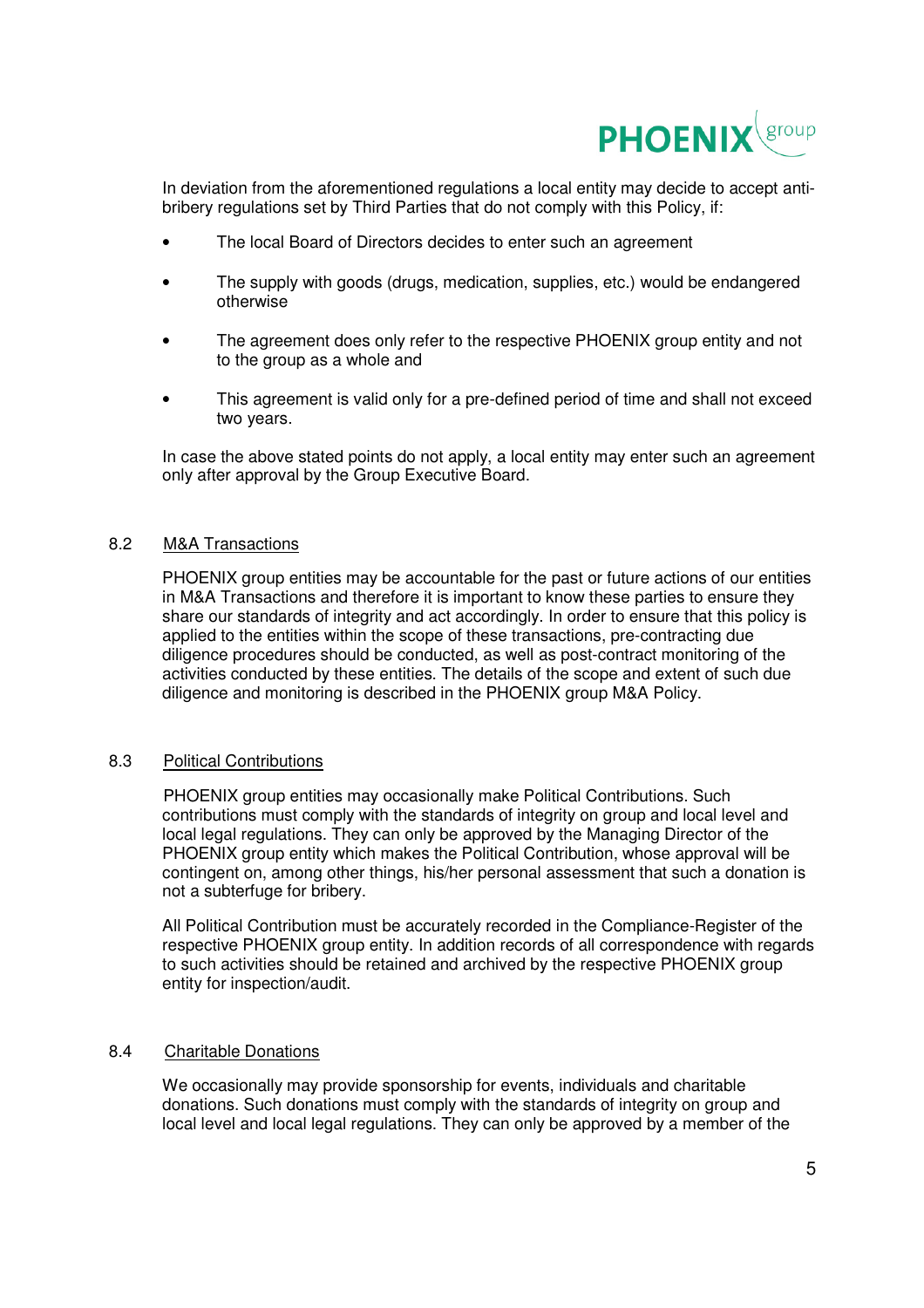

Board of Directors of the PHOENIX group entity which makes the charitable donation, whose approval will be contingent on, among other things, his/her personal assessment that such a donation is not a subterfuge for bribery.

All payments related to donation and sponsorship must be accurately recorded in the Compliance-Register of the respective PHOENIX group entity. In addition records of all correspondence with regards to such activities should be retained and archived by the respective PHOENIX group entity for inspection/audit.

#### 8.5 Interacting with Public Officials

In general, engaging with a Public Official is only allowed if their knowledge and expertise is unique and if local laws doesn´t forbid or require such an engagement. If any interactions are required with Public Officials these should be held in a transparent manner in order to minimise any possible perception of bribery or corruption.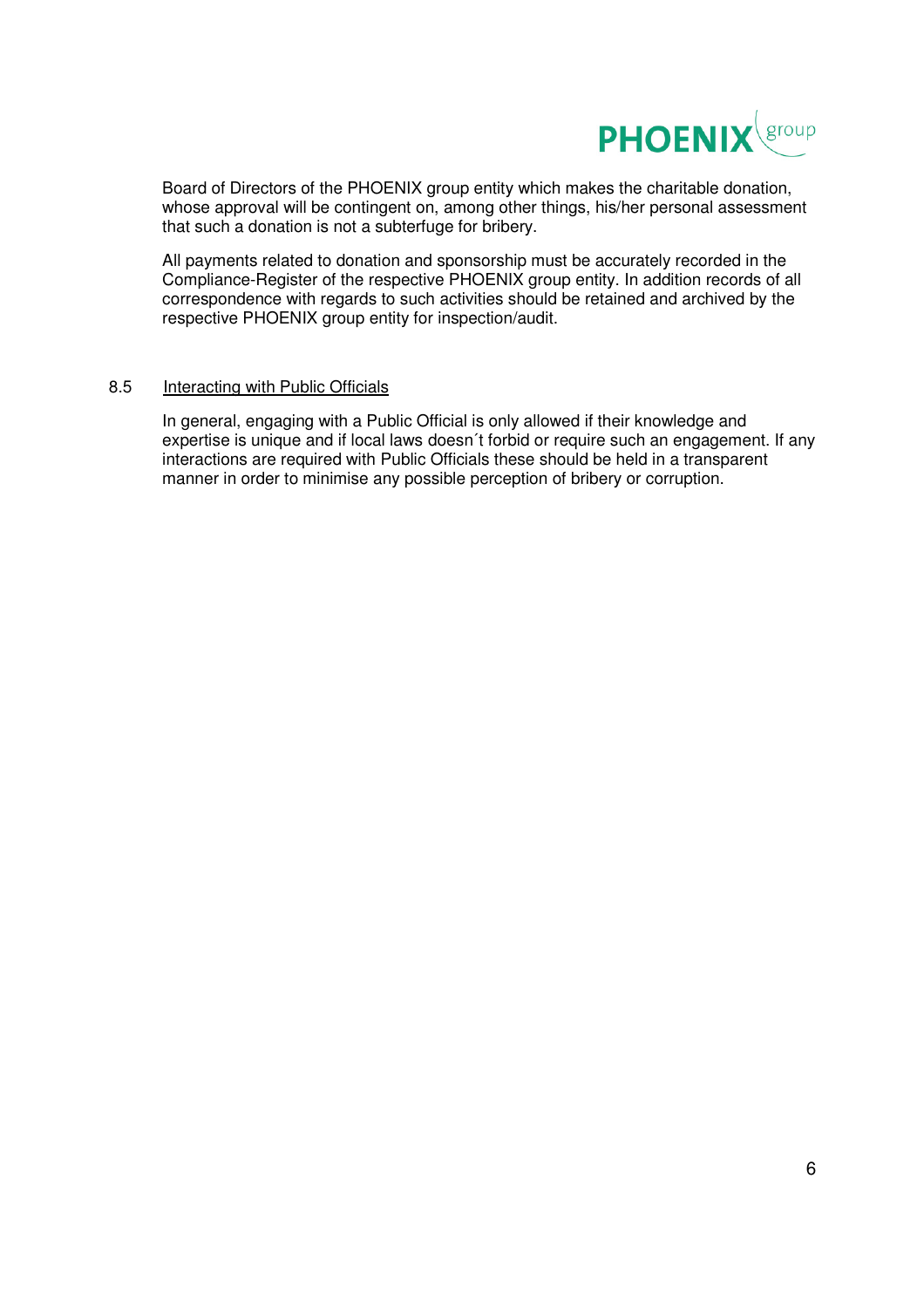

#### 8.6 Facilitation Payments

 PHOENIX group considers Facilitation Payments to be bribes and therefore prohibits their payment.

#### 8.7 Gifts & Incentives

 Gifts include anything of any value that is transferred to someone else e.g. money, tickets, loans, services, etc. The intention behind the gift or hospitality should always be considered before offering or accepting such gift or hospitality. For Employees it is inappropriate to offer or accept any gifts or other incentives above a set local monetary limit. Inappropriate Gifts should be politely but firmly refused and never offered to any Third Parties.

In an exceptional situation, if an Employee, for whatever reason, might have accepted an inappropriate gift without realising the significance of such a gift at the time then the Employee should without undue delay bring the matter to the attention of their Line Manager and also register the matter in the Compliance-Register. In addition, records of all correspondence with regards to such activities should be retained and archived by the respective PHOENIX group entity for inspection/audit.

PHOENIX group appreciates that the practice of giving business gifts and the value of gift that is acceptable varies between the countries where PHOENIX group operates and what may be normal and acceptable in one country not in another. Therefore, the definition of an appropriate threshold is in the responsibility of the local organisation according to the procedure set out in section 10.

A cash or cheque 'reward' of any value must never be accepted.

Gifts should never be given to or be received from Public Officials.

Sample tokens of modest value bearing the name or insignia of the organisation giving them (for example, pens, diaries or calendars) whether given personally, or received in the post, may be retained unless they could be regarded as an inducement or reward.

#### 8.8 Travel, Lodging, Meals & Hospitality

 Occasionally you may be invited to a hospitality event. There might also be occasions when you invite a business partner to a hospitality event. PHOENIX group does not object to you attending or inviting to such events to further develop business relationships and better understanding with our business partners, however the following rules must be followed;

(a) Such hospitality must be proportionate to the business relationship.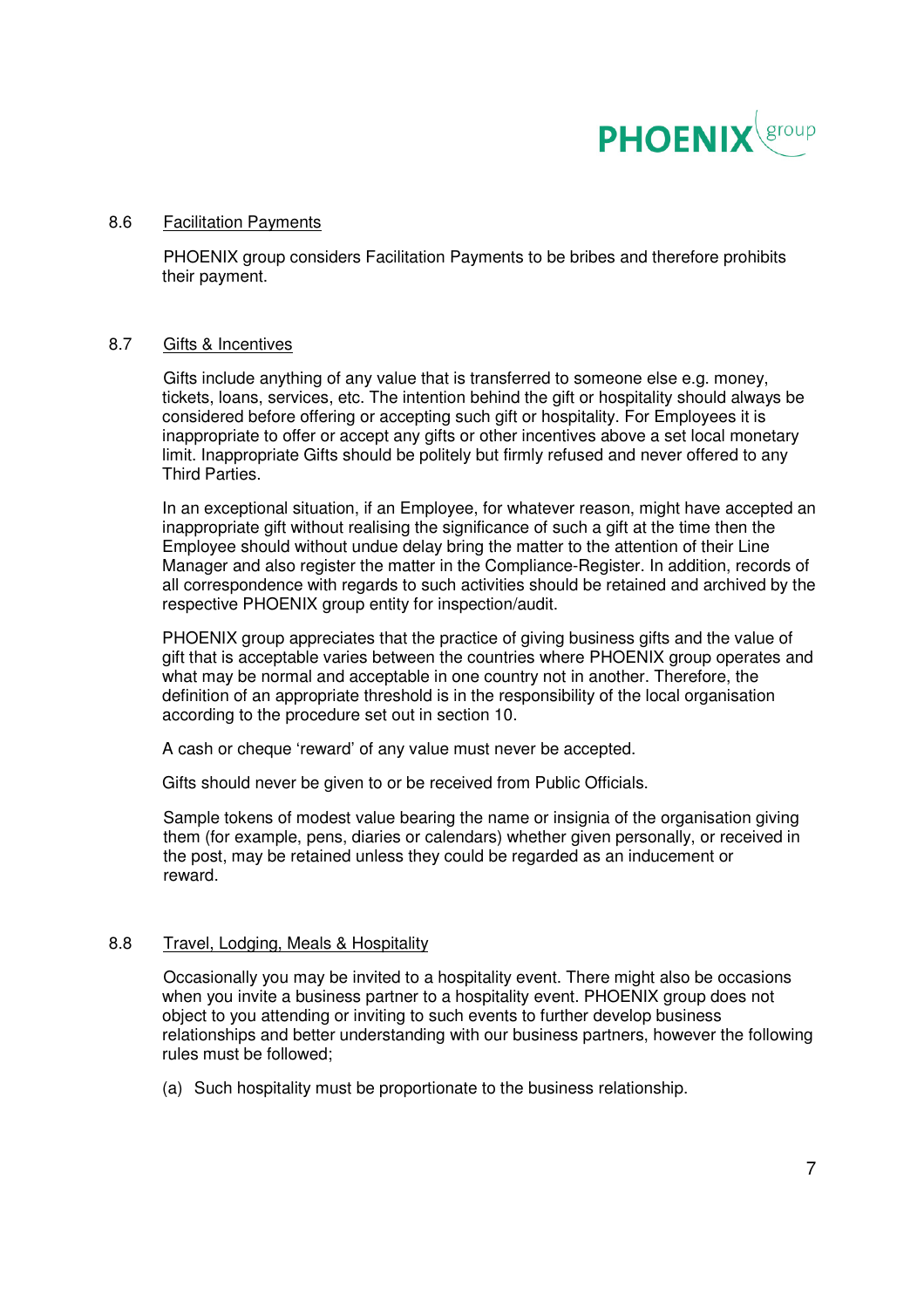

- (b) The hospitality should not exceed the local monetary limit set by local compliance organization. The local compliance organization could impose additional requirements, e.g. authorization by a Director of the relevant PHOENIX group entity.
- (c) Registration of the full details of the hospitality to the Compliance-Register.
- (d) The cost for the travel and hotels, when a PHOENIX group employee is invited should always be paid for by the PHOENIX group entity.
- (e) Hospitality may not under any circumstances be taken from or given to a company or individual that the company does not conduct business with or is involved in an ongoing procurement process with the respective PHOENIX group entity.
- (f) Providing or accepting travel, entertainment, meals and hospitality to Public Officials may be a violation of the law if they are excessive and not for a valid business purpose. This hospitality is therefore discouraged.

#### 8.9 Loyalty / Points Schemes

 PHOENIX group Employees are only allowed to benefit on their own account from loyalty schemes that are used for Company transactions (e. g. purchases, services and leases) if these transactions are regulated by an internal, binding guideline (e.g. travel guideline).

#### **9. Monitoring and Compliance / Organisation**

(a) Overall responsibility on group and entity level

PHOENIX group Executive Board is bearing the overall responsibility for Anti-Corruption and Bribery compliance within PHOENIX group. The respective Board of Directors is bearing the overall responsibility for Anti-Corruption and Bribery compliance within the respective PHOENIX group entity.

(b) Compliance organization on group level

The PHOENIX group Executive Board establishes a Group Compliance Committee consisting of one member of the PHOENIX group Executive Board, Head of Legal, Head of Human Resources, Head of Group Audit, Head of Corporate Communications and applies the following tasks to the it: Supervision, review, decision and escalation unit for local request and limits, yearly reports to PHOENIX group Executive Board.

An operational Compliance manager should be implemented being responsible for the on-going operational running and development of compliance system, training, reporting and case handling.

(c) Compliance organization on entity level

The local compliance organisation should be part of the MD-organisation. Local compliance organisation can either be on company level or on country level, i.e. compliance organisation of one company is responsible for all PHOENIX group entities in its country.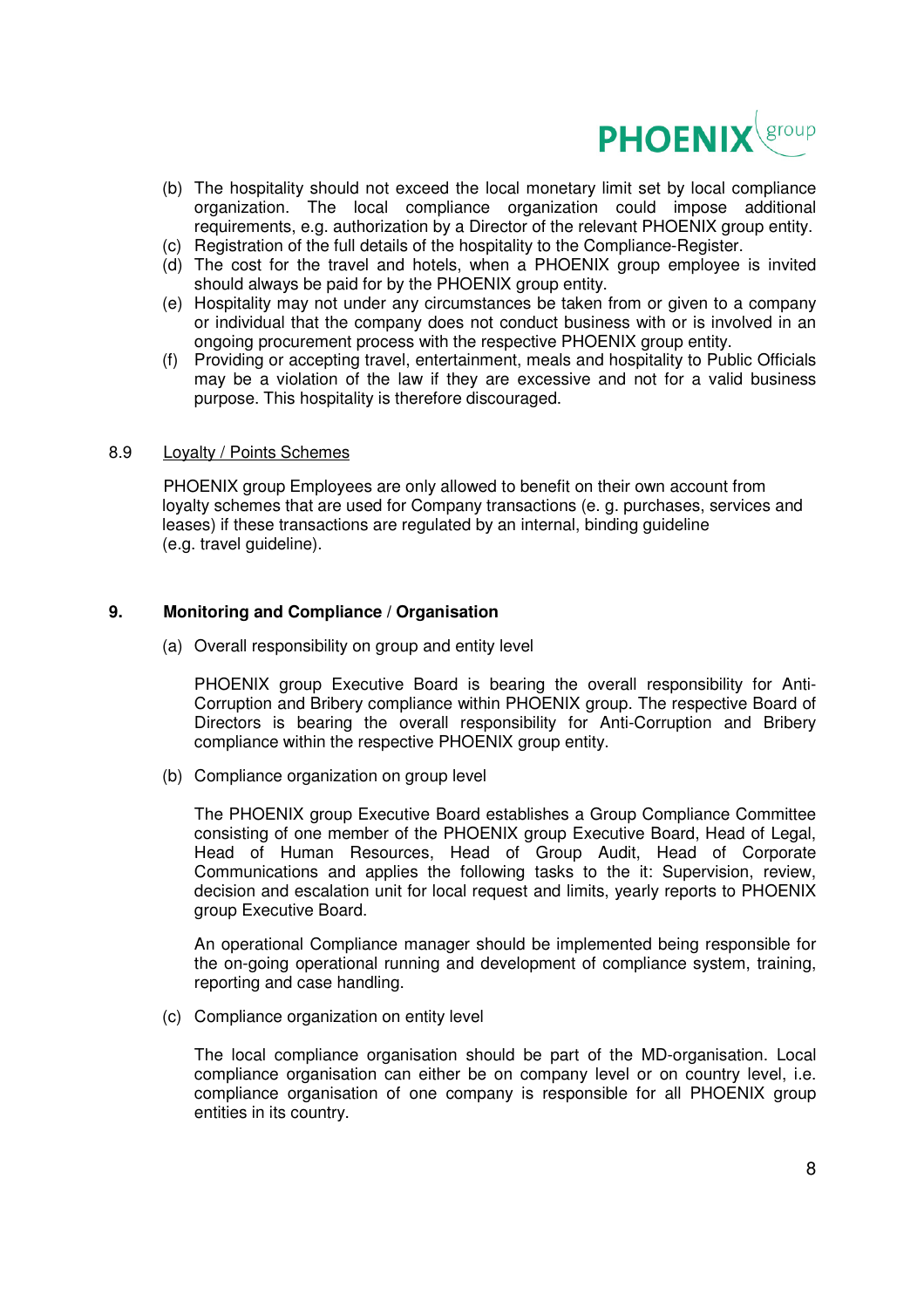

The respective Board of Directors should establish one (or more) Local Compliance Committees consisting of at least three senior managers, including one member of the local Board of Directors and where existing Head of Legal and Head of Human Resources and apply the following tasks to it: Supervision, review, decision unit for local concerns, yearly and quarterly reports to local Board.

An operational local compliance manager should be implemented being responsible for on-going operational running of compliance system, training, reporting and case handling.

- (d) Compliance will be monitored through:
	- periodic risk assessment,
	- reporting and completion of the appropriate registers,
	- periodic compliance statements from 'high risk' personnel,
	- appropriate anti-bribery and corruption training with staff,
	- the active and visible support of the Executive Board and all Board of Directors for each business, particularly in regularly monitoring of events that could give rise to a risk of corruption and bribery.

Where appropriate, internal and external audit controls may also be used.

#### **10. Records, Local limits**

#### 10.1 Records

Each local compliance organisation maintains a Compliance-Register which contains the records on;

- (a) Political Contributions (see 8.3)
- (b) Charitable Donations (see 8.4)
- (c) Inappropriate Gifts (see 8.7)
- (d) Hospitality (see 8.8)

The Compliance-Register must be available for all audit purposes.

The group compliance organisation may provide further specifications in terms of the Compliance-Register, e.g. with respect to form, contents and availability.

We must retain sufficient reasonable documentation to demonstrate the measures put in place to prevent bribery and corruption risks. The books and records must accurately, fairly and reasonably reflect the substance of transactions and comply with relevant accounting policies. This includes retaining for example:

- Copies of signed contracts
- Recording gifts and hospitality received and given
- Due diligence performed on Third Parties (see 8.1)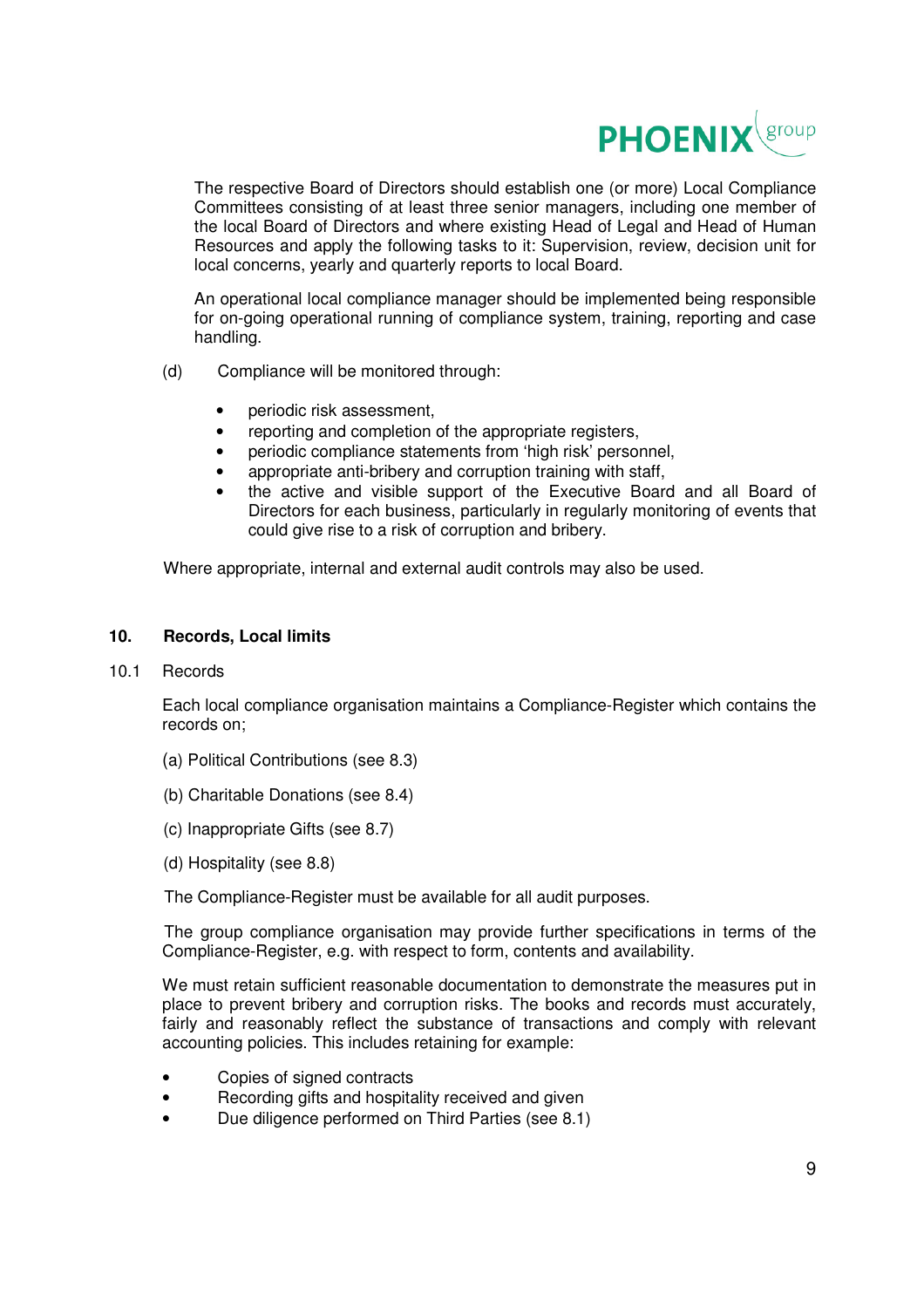

Employees are responsible for ensuring books and records are maintained and ensuring they are available for audit purposes if required.

#### 10.2 Local limits

A local limit applies in the following cases:

- (i) Gifts & Incentives (8.6)
- (ii) Hospitality (8.8)

 The local compliance organisation determines and proposes the monetary limits for the respective PHOENIX group entities and maintains a register of the existing local limits, with such records being made available for all audit purposes and to the group compliance organisation. The local limits must be approved by the Managing Director of the respective group company. Group compliance organisation supports the local compliance organisation in setting appropriate monetary limits.

#### **11. How to Report Any Concerns of Misconduct**

Any concerns you have in relation to bribery and corruption must be reported to/through:

- (a) Your direct manager, or
- (b) The local compliance manager, or
- (c) The PHOENIX group Whistle Blower process<sup>2</sup>

#### **12. Consequences of Misconduct**

Failure of an employee to comply with this policy will result in disciplinary action up to and including termination of employment. The respective Board of Directors together with local human resources department are responsible for determining the appropriate course of action.

The respective PHOENIX group entity may also take civil recovery action against the Employee. In the case of Third Parties, a failure to comply may result in a contract being terminated, the matter being reported to a regulatory body, the matter reported to the police or respective PHOENIX group entity taking civil action, where appropriate, against the offending party.

 2 To be implemented as part of group-wide roll-out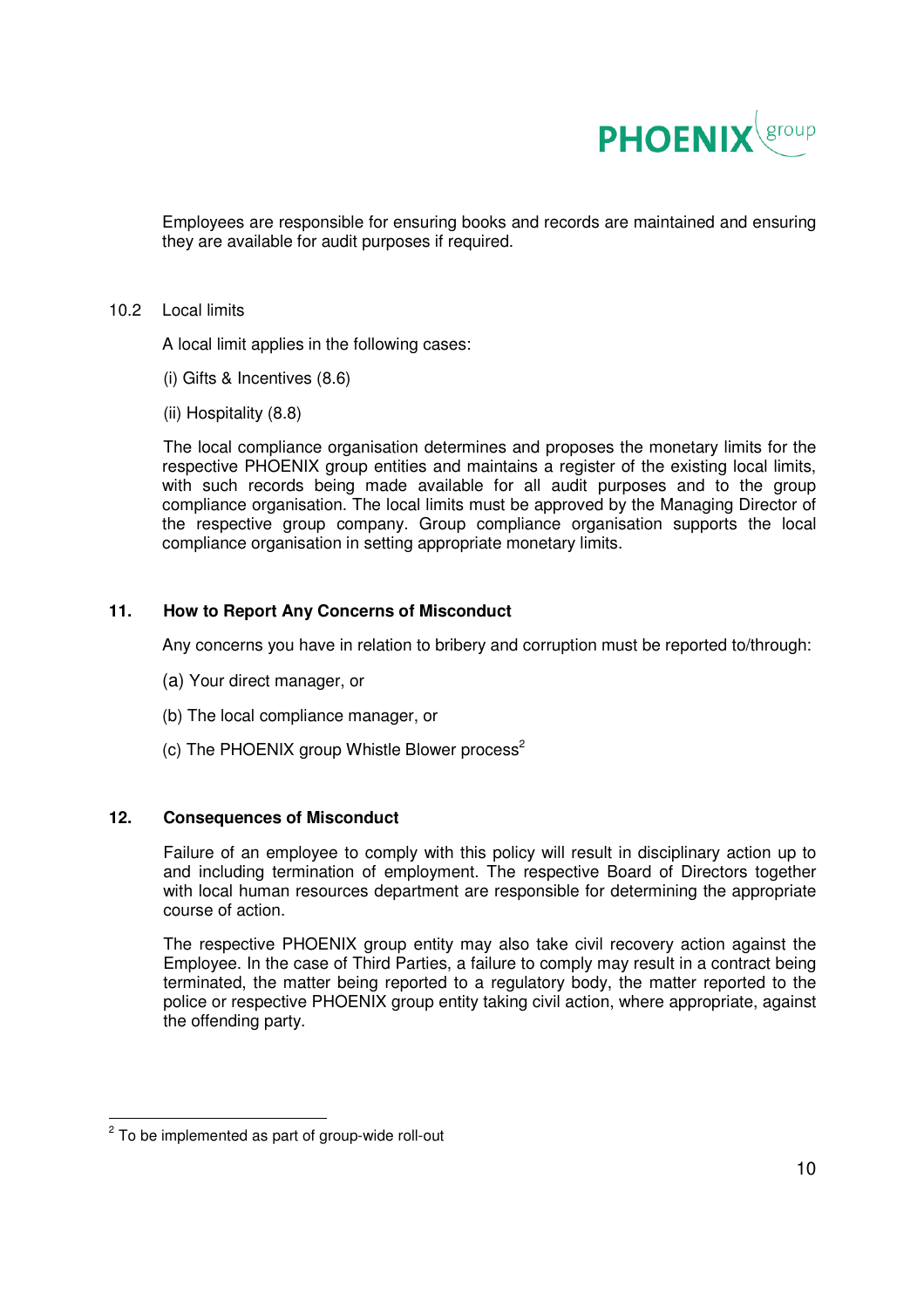

### **13. Training Support and Resources**

It is the personal responsibility of every Employee within PHOENIX group to understand this policy and act accordingly. The local compliance organisation is responsible for ensuring all Employees of PHOENIX group are aware of this policy and any subsequent amendments made.

If you have any questions or concerns in relation to this policy or bribery and corruption in general please contact your local compliance manager.

#### **14. Glossary**

| <b>Board of Directors</b>     | Top level Management of the respective PHOENIX<br>group entity, irrespective of the local organisational or<br>legal denomination.                                                                                                                                                          |
|-------------------------------|---------------------------------------------------------------------------------------------------------------------------------------------------------------------------------------------------------------------------------------------------------------------------------------------|
| Employee                      | Person employed by a PHOENIX group entity                                                                                                                                                                                                                                                   |
| <b>Facilitation Payment</b>   | A facilitation payment is a bribe paid to facilitate a<br>routine Government action such as obtaining a licence,<br>permit, visa etc. to which you are entitled.                                                                                                                            |
| <b>FCPA</b>                   | The Foreign Corrupt Practices Act ("FCPA") is a United<br>States federal law introduced in 1977 to prohibit<br>companies from paying bribes to foreign government<br>officials and political figures to obtain business.                                                                    |
| Inappropriate Gifts           | All gifts and incentives with a higher value or in case of<br>doubt about the value.                                                                                                                                                                                                        |
| M&A                           | Mergers and acquisitions                                                                                                                                                                                                                                                                    |
| <b>M&amp;A Transactions</b>   | M&A transactions include mergers and acquisitions and<br>joint ventures.                                                                                                                                                                                                                    |
| PHOENIX group                 | Includes any company where the majority of the shares<br>are owned by a PHOENIX group entity.                                                                                                                                                                                               |
| <b>Political Contribution</b> | A political contribution is any contribution made in cash<br>or other consideration made in order to support a<br>political cause.                                                                                                                                                          |
| <b>Public Official</b>        | A Public Official is any person holding any legislative,<br>executive, administrative or judicial position of a State,<br>whether domestic or foreign and whether at local or<br>central government level. They may be:<br>Appointed or elected<br>Permanent or temporary<br>Paid or unpaid |